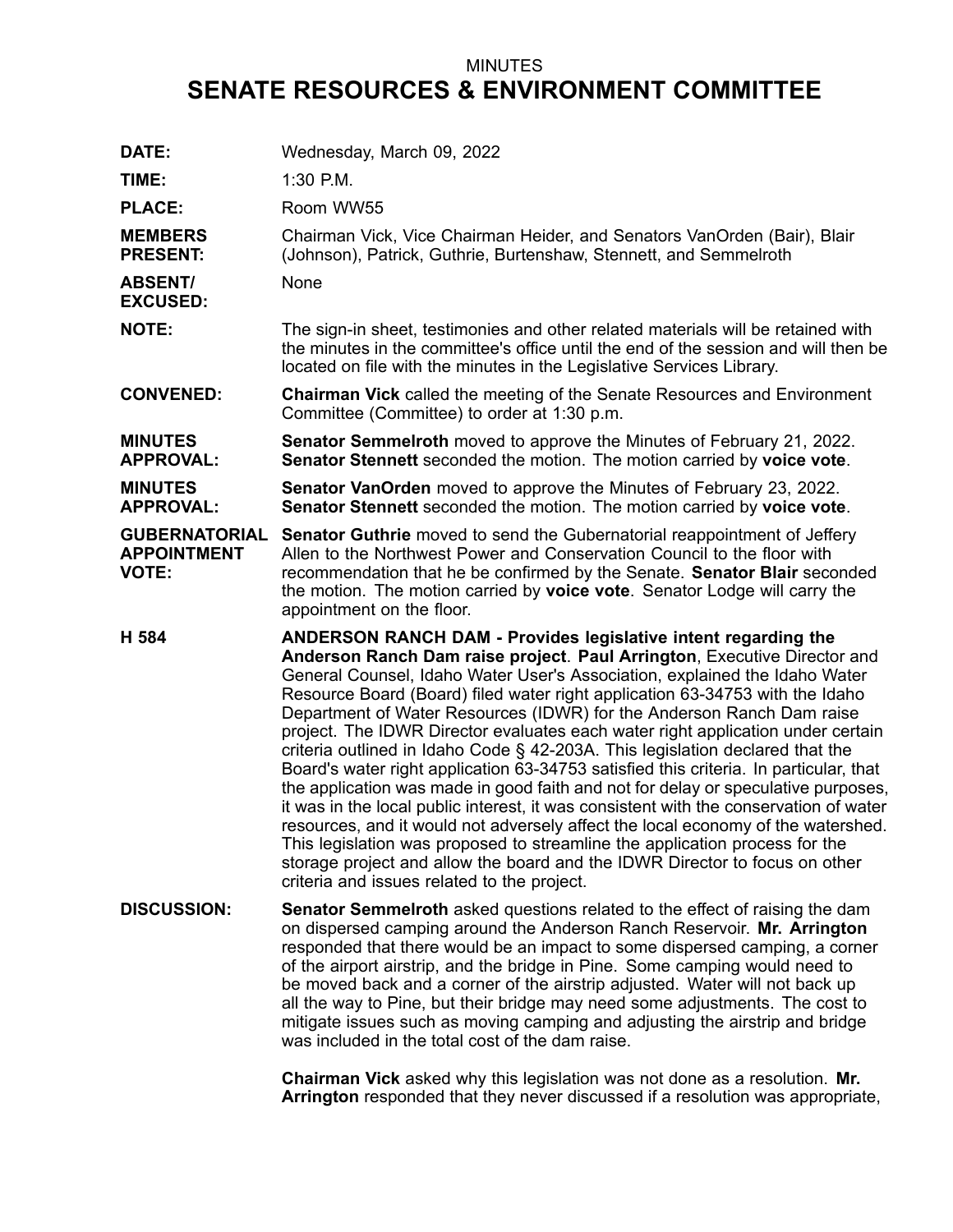but this was likely because this legislation will not become Idaho Code, but it needs the effect of law.

- **MOTION: Senator Burtenshaw** moved to send **H 584** to the floor with <sup>a</sup> **do pass** recommendation. **Vice Chairman Heider** seconded the motion. The motion carried by **voice vote**. Senator Burtenshaw will carry on the floor.
- **H 608 STOCKWATER - Amends existing law to revise provisions regarding forfeiture of stockwater rights**. **Senator Harris** explained **H 608** clarified the procedure to be used by the State of Idaho prior to an order declaring certain stockwater rights be forfeited under Idaho Code § 42-222 for failure to put the rights to beneficial use for <sup>a</sup> term of five years or more.
- **TESTIMONY: Bill Meyers**, Holland and Hart, stated this legislation added an additional layer of due process. Idaho Code § 42-222, which has been on the books since the early 1800s, states that any water right holder that does not put their water right to beneficial use for which it was granted for <sup>a</sup> period of five years shall have that right forfeited. This legislation clarified and reinforced that the courts will have <sup>a</sup> role in declaring any stock water right forfeited and that forfeiture cannot just be an administrative action by the IDWR Director. Various time lines were also added to the code for clarity.
- **DISCUSSION:** In response to concerns from **Senator Stennett** about taking power away from, or overturning the authority of the IDWR Director, **Mr. Meyers** explained the IDWR Director made the first decision administratively. If he concluded that there should not be an order of forfeiture that was the end of the process. If he said it should be forfeited, then there was the opportunity for <sup>a</sup> court proceeding afterwards, and the Director would go into the court as <sup>a</sup> witness on behalf of the State. The State would seek the forfeiture.

**Chairman Vick** asked what the problem was that this legislation was trying to solve. **Mr. Meyers** answered the problem was that it was not clear among various types of stock water right holders what the end process was, and this legislation aligned with other stock water right holders, such as those on federal allotment, who would have an extra layer of process available via <sup>a</sup> court process.

In response to <sup>a</sup> request for clarification from **Senator Guthrie**, **Mr. Meyers** stated the ability to advance <sup>a</sup> decision by the Department of Water Resources to <sup>a</sup> higher level like the court system was currently available, but not required. In response to another question from **Senator Guthrie**, **Senator Harris** stated he believed this additional level of due process would be used by both individuals and the State of Idaho.

- **MOTION: Senator Burtenshaw** moved to send **H 608** to the floor with <sup>a</sup> **do pass** recommendation. **Senator Blair** seconded the motion. The motion carried by **voice vote**. Senator Harris will carry on the floor.
- **H 672 FISH AND GAME - Amends existing law to revise provisions regarding violations and to provide for certain reporting**. **Senator Harris** explained **H 672** this legislation amended Idaho Code § 36-1401 to revise certain Fish and Game provisions regarding violations to make them infractions rather than misdemeanors.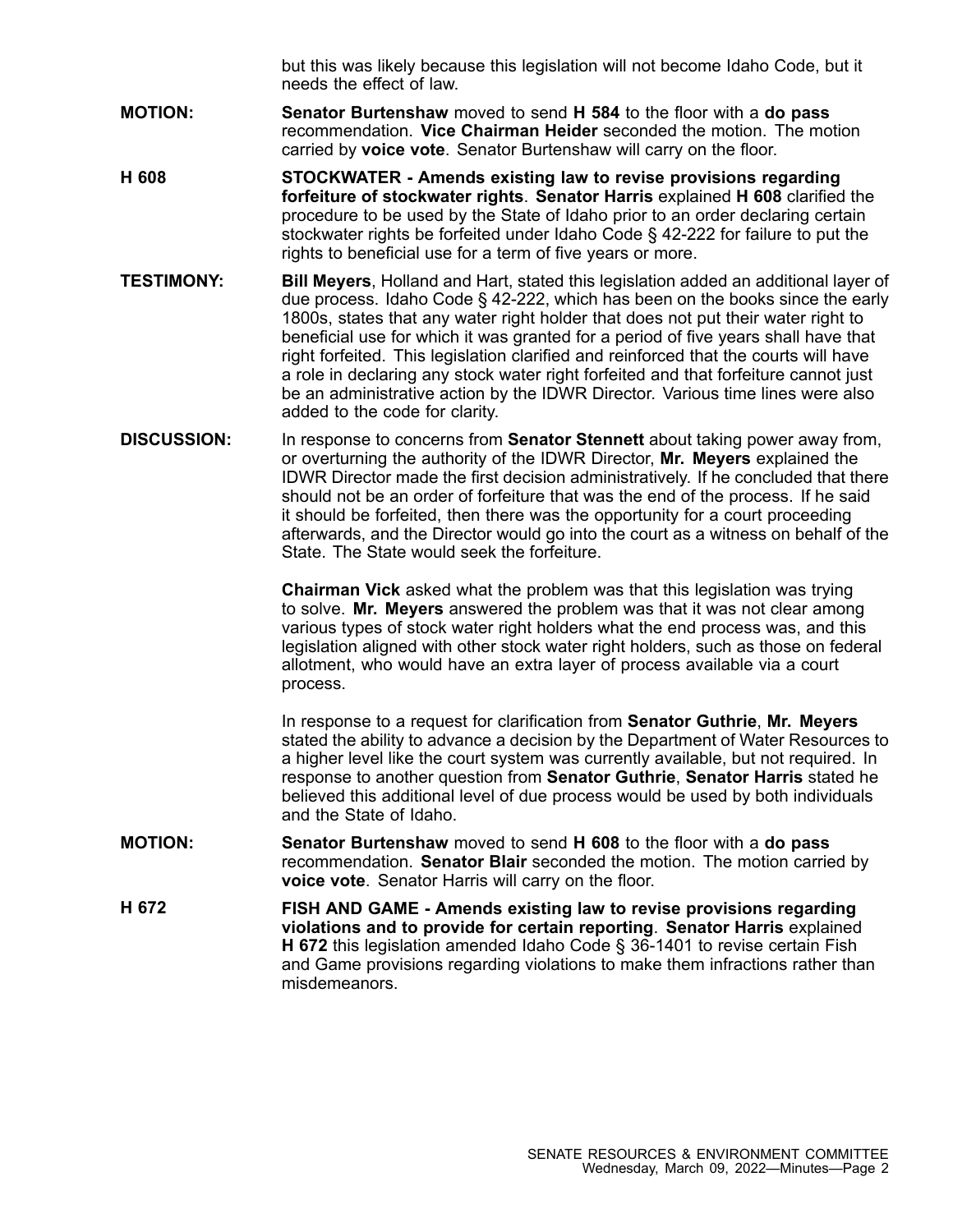- **TESTIMONY: Jim Fredericks**, Deputy Director, Idaho Department of Fish and Game (IDFG) testified in favor of **H 672**. **Mr. Fredericks** explained that prior to the 2022 legislative session and on the request of Representatives Boyle and Moyle, IDFG staff conducted <sup>a</sup> review of violations of fish and game rules to consider violations that may be more appropriately classified as infractions rather than misdemeanors. This review included enforcement officers, legal counsel, and relevant fisheries and wildlife staff. Staff based consideration of infractions versus misdemeanors on enforcement experience in the field, as well as the nature of the violation and similarity of those violations to those identified in Idaho Code § 36-1401 as infractions. Mr. Fredericks deferred some questions to Greg Wooten, Enforcement Bureau Chief, Idaho Fish and Game.
- **TESTIMONY: Benn Brocksome**, Executive Director, Idaho Sportsmen, testified in favor of **H 672**. He felt moving some penalties to infractions would be easier to cite and more likely to change behaviors.
- **DISCUSSION:** In response to questions from **Senator Stennett**, **Senator Harris** stated infractions were easier to prosecute, and **Mr. Fredericks** provided some examples of prior misdemeanors that would be considered infractions with the changes outlined in **H 672**. **Mr. Fredericks** also clarified that IDFG had jurisdiction over wildlife management areas. **Mr. Wooten** explained IDFG had other remedies to address situations that caused significant damage, such as damage from <sup>a</sup> fire caused by fireworks.
- **MOTION: Senator Blair** moved to send **H 672** to the floor with <sup>a</sup> **do pass** recommendation. **Senator Semmelroth** seconded the motion. The motion carried by **voice vote**. Senator Harris will carry on the floor.
- **H 702 FISH AND GAME - Amends existing law to revise provisions regarding the amount to be transferred annually to the Expendable Big Game Depredation Fund and to revise provisions regarding payments for approved claims**. **Ed Schriever**, Director, Idaho Fish and Game explained the purpose of **H 702** was to amend Idaho Code § 36-111 to more equally balance the distribution of money derived from each licence endorsement pursuant to the provisions of Idaho Code § 36-414 between big game depredation and sportsmen's access, and to amend Idaho Code § 36-115 to revise the annual limit for any individual big game depredation claim from <sup>a</sup> percent of the annual appropriation to <sup>a</sup> fixed amount equal to \$125,000.

**Mr. Schriever** explained there is <sup>a</sup> growing gap between crop depredation claims and the funding available to pay those claims in full. In the past two years, depredation claims exceeded the department's budget of \$1.1 million and have come in the range of \$1.5 to \$1.7 million. Under these circumstances, established Idaho Code required that the department pro-rate those claims based on the availability of funds. So, if there were \$1.7 million of claims and \$1.1 million dollars in the budget, claimants received about 65 to 67 cents on the dollar.

**Mr. Schriever** added the license endorsement exceeded expectations for earnings and instead of earning \$2 million, it was earning closer to \$2.5 million. So, this legislation rebalanced the revenue from the license endorsement, and redirected \$250,000 additional dollars to the depredation claim program, closing the gap between revenue and budget. This legislation also changed the single claim limit from 10 percent of the budget to <sup>a</sup> fixed cost, which was <sup>a</sup> slight increase from the previous limit and would pay conceivably 99 percent of the claims against the program.